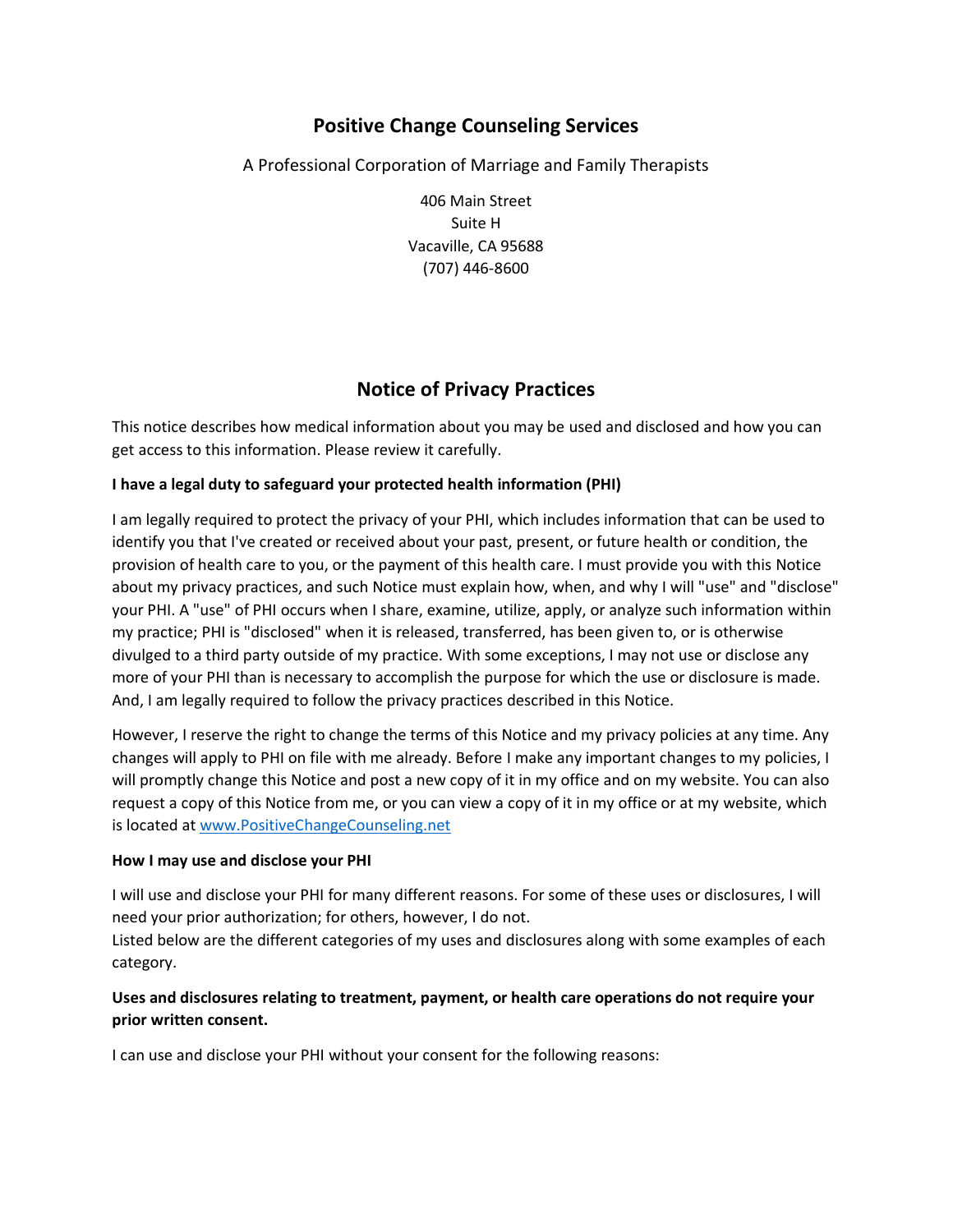- **1. For treatment.** I can disclose your PHI to physicians, psychiatrists, psychologists, and other licensed health care providers who provide you with health care services or are involved in your care. For example, if you're being treated by a psychiatrist, I can disclose your PHI to your psychiatrist in order to coordinate your care.
- **2. To obtain payment for treatment.** I can use and disclose your PHI to bill and collect payment for the treatment and services provided by me to you. For example, I might send your PHI to your insurance company or health plan to get paid for the health care services that I have provided to you. I may also provide your PHI to my business associates, such as billing companies, claims processing companies, and others that process my health care claims.
- **3. For health care operations.** I can disclose your PHI to operate my practice. For example, I might use your PHI to evaluate the quality of health care services that you received or to evaluate the performance of the health care professionals who provided such services to you. I may also provide your PHI to our accountants, attorneys, consultants, and others to make sure I'm complying with applicable laws.
- 4. Other disclosures. I may also disclose your PHI to others without your consent in certain situations. For example, your consent is not required if you need emergency treatment, as long as I try to get your consent after treatment is rendered, or if I try to get your consent but you are unable to communicate with me (for example, if you are unconscious or in severe pain) and I think that you would consent to such treatment if you were able to do so.

**Certain uses and disclosures do not require your consent.** I can use and disclose your PHI without your consent or authorization for the following reasons:

- **5. When disclosure is required by federal, state, or local law; judicial or administrative proceedings; or, law enforcement.** For example, I may make a disclosure to applicable officials when a law requires me to report information to government agencies and law enforcement personnel about victims of abuse or neglect; or when ordered in a judicial or administrative proceeding.
- **6. For public health activities.** For example, I may have to report information about you to the county coroner.
- **7. For health oversight activities.** For example, I may have to provide information to assist the government when it conducts an investigation or inspection of a health care provider or organization.
- **8. For research purposes.** In certain circumstances, I may provide PHI in order to conduct medical research.
- **9. To avoid harm.** In order to avoid a serious threat to the PHI to law enforcement personnel or persons able to prevent or lessen such harm.
- **10. For specific government functions.** I may disclose PHI of military personnel and veterans in certain situations. And I may disclose PHI for national security purposes, such as protecting the President of the United States or conducting intelligence operations.
- **11. For workers' compensation purposes.** I may provide PHI in order to comply with workers' compensation laws.
- **12. Appointment reminders and health related benefits or services.** I may use PHI to provide appointment reminders or give you information about treatment alternatives, or other health care services or benefits I offer.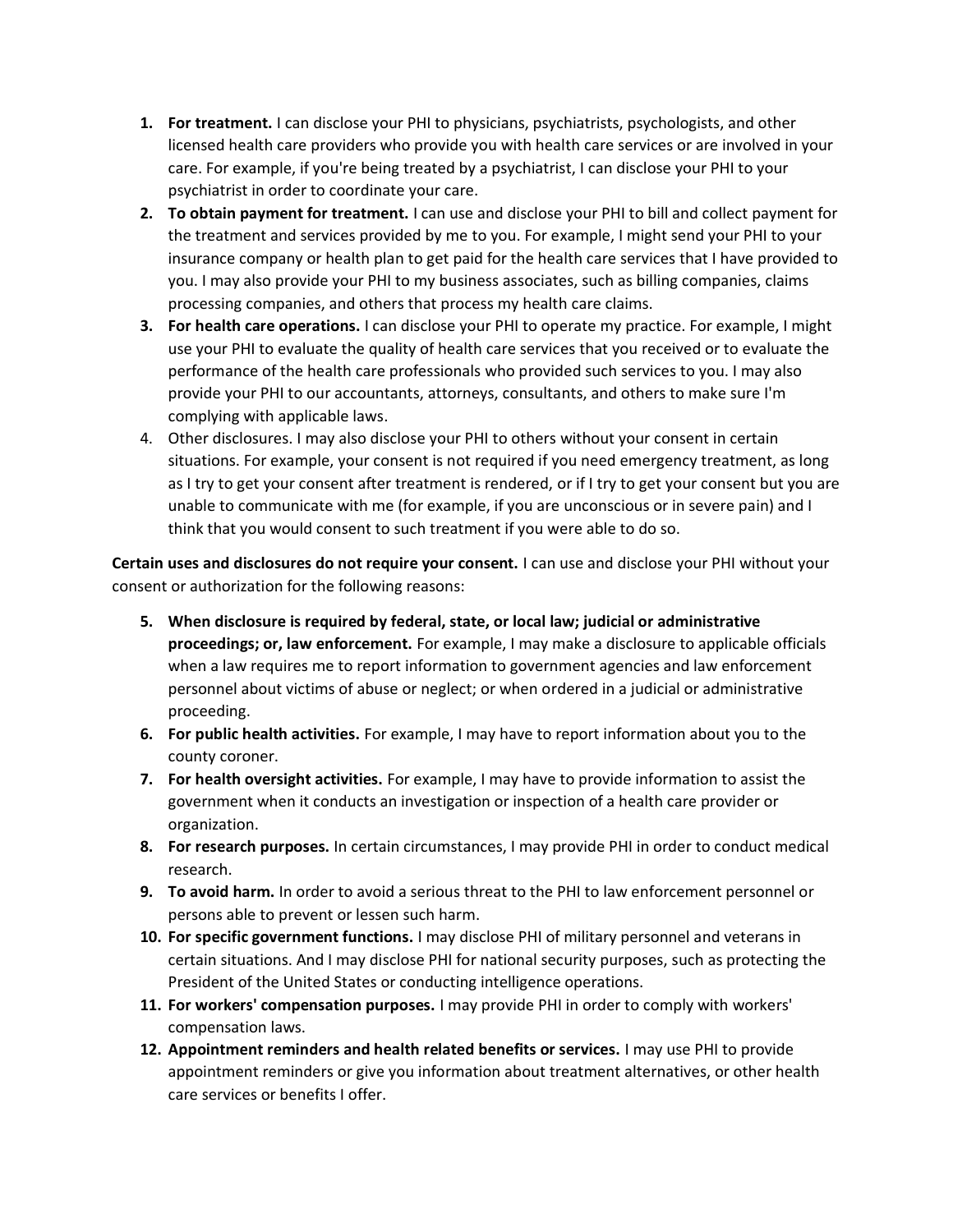### **Certain uses and disclosures require you to have the opportunity to object.**

1. Disclosures to family, friends, or others. I may provide your PHI to a family member, friend, or other person that you indicate is involved in your care or the payment for your health care, unless you object in whole or in part. The opportunity to consent may be obtained retroactively in emergency situations.

**Other uses and disclosures require your prior written authorization.** In any other situation not described in above sections, I will ask for your written authorization before using or disclosing any of your PHI, if you choose to sign an authorization to disclose your PHI, you can later revoke such authorization in writing to stop any future uses an disclosures (to the extent that I have not taken any action in reliance on such authorization) of your PHI by me.

### **What rights you have regarding your PHI**

#### **You have the following rights with respect to your PHI:**

- **13. The right to request limits on uses and disclosures of your PHI.** You have ehte right to ask that I limit how I use and disclose your PHI. I will consider your request, but I am not legally required to accept it. If I accept your request, I will put any limits in writing and abide by them except in emergency situations. You may not limit the uses and disclosures that I am legally required or allowed to make.,
- **14. The right to choose how I send PHI to you.** You have the right to ask that I send information to you to at an alternate address (for example, sending information to your work address rather than your home address) or by alternate means (for example, email instead of regular mail) I must agree to your request so long as I can easily provide the PHI to you in the format you requested.
- **15. The right to see and get copies of your PHI.** In most cases, you have the right to look at or get copies of your PHI that I have, but you must make the request in writing. If I do not have your PHI but I know who does, I will tell you how to get it. I will respond to you within 30 days of receiving your written request. In certain situations, I may deny your request. If I do, I will tell you, in writing, my reasons of the denial and explain your right to have my denial reviewed. If you request copies of your PHI, I will charge you not more than \$.25 for each page. Instead of providing the PHI you requested, I may provide you with a summary or explanation of the PHI as long as you agree to that and to the cost in advance.
- 16. The right to get a list of the disclosures I have made. You have the right to get a list of instances in which I have disclosed your PHI. The list will not include uses or disclosures that you have already consented to, such as those made for treatment, payment, or health care operations, directly to you, or to your family. The list also won't include uses and disclosures made for the national security purposes, to corrections or law enforcement personnel. I will respond to your request for an accounting of disclosures within 60 days of receiving your request. The list I will give you will include disclosures made in the last six years unless you request a shorter time.

The list will include the date of disclosure, to whom PHI was disclosed (including their address, if known), a description of the information disclosed, and the reason for the disclosure. I will provide the list to you at no charge, but if you make more than one request in the same year, I will charge you a reasonable cost-based fee for each additional request.